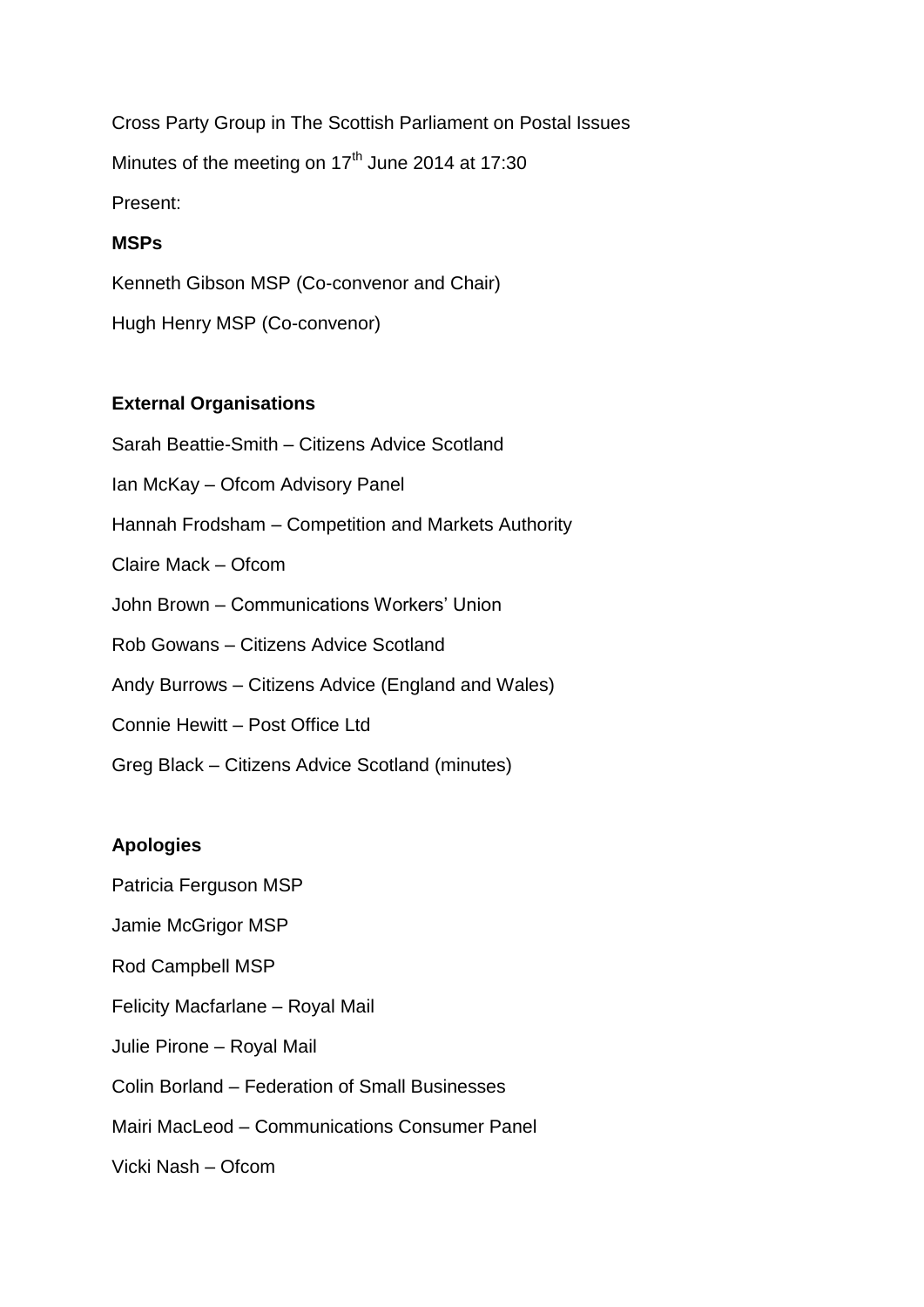## Neil Coltart – Trading Standards Scotland

#### **1. Welcome**

Kenneth Gibson MSP welcomed everyone to the meeting and AGM, introductions were made.

## **2. Approval of minutes from meeting of 21 January 2014**

Minutes were approved without alteration.

## **3. Short introduction to Consumer Futures as part of Citizens Advice Scotland**

Sarah Beattie Smith, Consumer Futures Scotland Manager from CAS, gave an outline of how Consumer Futures will work both as a part of CAS and with colleagues across GB in London and Cardiff. She highlighted the joined up responsibility for regulated industries, and agreed to circulate Consumer Futures 2014/15 workplan to CPG members. Ms Beattie-Smith noted that while Consumer Futures' capacity would be replicated within CAS, the team has just been recruited, and will not be in post until the end of this month.

Ms Beattie-Smith also focused on recent CAS work around rural parcel deliveries, in particular the report by Rob Gowans 'The Postcode Penalty: The Business Burden', which was published in April, and agreed to feedback to the next CPG about a meeting she is hoping to have with Fergus Ewing, Minister for Energy, Enterprise and Tourism, about parcel deliveries. Ms Beattie-Smith also touched on ongoing work with the British Retail Consortium about rural deliveries; and planned business education work with the Federation of Small Businesses and the Scottish Retail Consortium to spread good delivery practices.

## **4. AGM: Election of office bearers**

Hugh Henry MSP and Kenneth Gibson MSP were re-elected as co-convenors for another year.

Patricia Ferguson MSP, Jamie McGrigor MSP and Roderick Campbell MSP all indicated in their apologies that they are happy to remain as members for another year.

Citizens Advice Scotland has taken over secretariat duties from Consumer Futures; the group will also move from 5 to 4 meetings a year.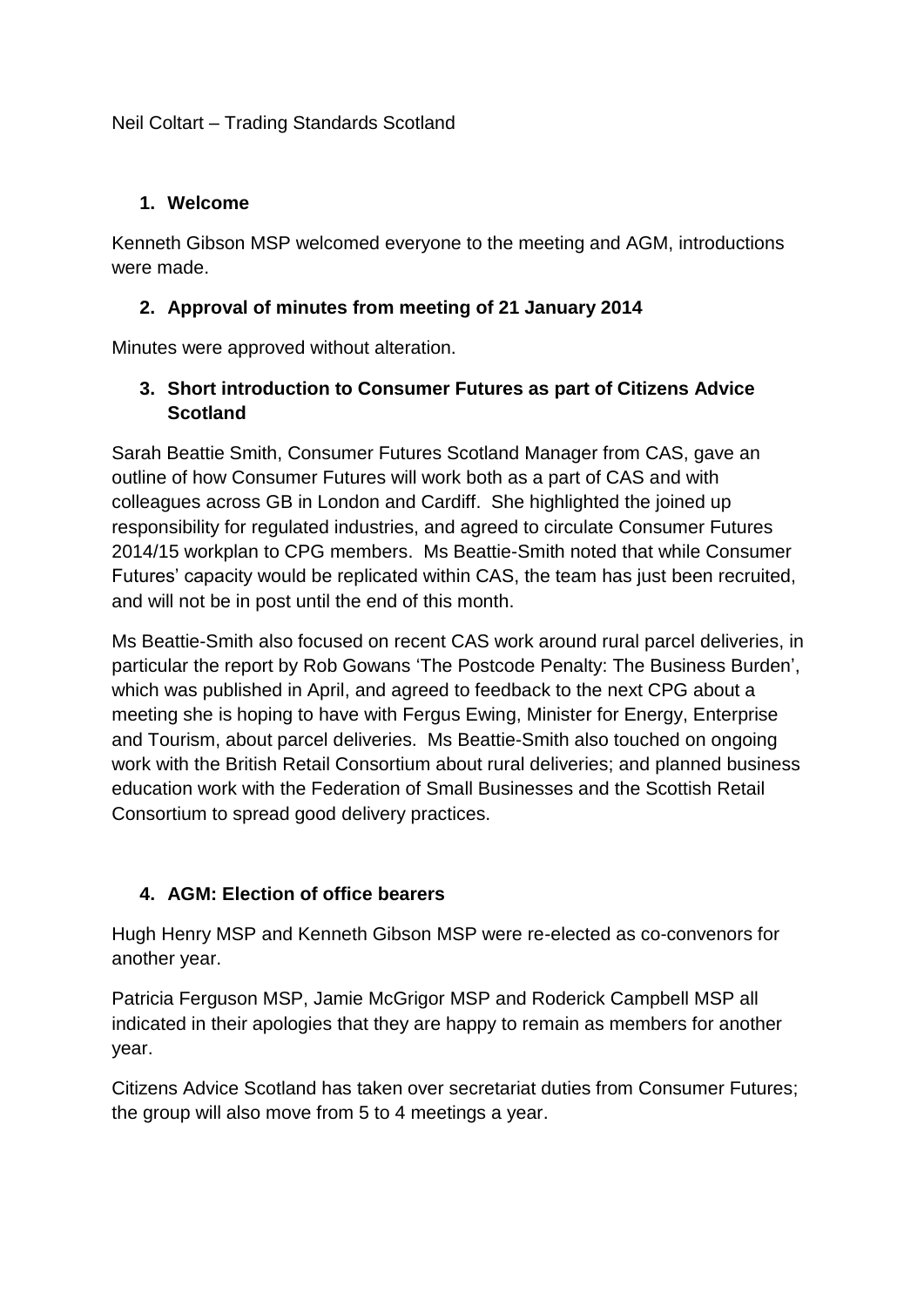## **5. Post Office transformation and diversification**

Andy Burrows, Head of Post Office Services at Citizens Advice, gave an informative and in depth presentation on Post Office Transformation and Diversification. He also spoke about role of, and research undertaken by, Citizens Advice in this area. He indicated that the changes Post Offices are undergoing are likely to continue until 2017 or 2018. He spoke about the changes as an attempt to end the structural decline of Post Offices, linked to the lower number of people using them as well as a way to end the need for such major government subsidies. Mr Burrows explained that this had the potential to bring consumer benefits, such as longer opening hours.

Mr Burrows explained that Post Offices are now entering into a new phase of transformation, and there is now an element of compulsion for Post Offices to change, or another suitable partner would be found in the area to provide Post Office services. However, 'last shop in the village' type services were being ring-fenced and protected to ensure the continuation of a universal service. He also explained the role of Citizens Advice in this transformation was to scrutinise and review proposals, with potential escalation routes if CA feels its views are not being listened to. However, ultimately it does not have the power of veto. Nonetheless, Mr Burrows was keen to stress that until now, The Post Office has been by-and-large a listening and flexible partner.

Members of the CPG were interested to hear that issues including the range of products and services offered by a Post Office are taken into account during the review process. Some members considered greater weight should be given to these considerations during the review process, and also raised concerns about staff knowledge and physicality of the Post Office location within a shop.

Particular concerns raised by CPG members over the Diversification and Transformation also included the results of CA's "secret shopping" and ability of convenience store staff to effectively operate the Post Offices' functions, given the higher likelihood of staff churn and the greater range of tasks/responsibilities. It was mooted that this might be taken as an opportunity to simplify the Post Office's range of products.

Ms Hewitt, from the Post Office, pointed out that full training is provided to new operators of post offices and that in addition to the secret shopping conducted by CA and referred to in Mr Burrows' presentation, Post Office carries out its own research and secret shopping.

# **6. Themes for future meetings and dates**

The next meeting will be at 5:30pm on Tuesday 19<sup>th</sup> August 2014.

Possible future themes include: